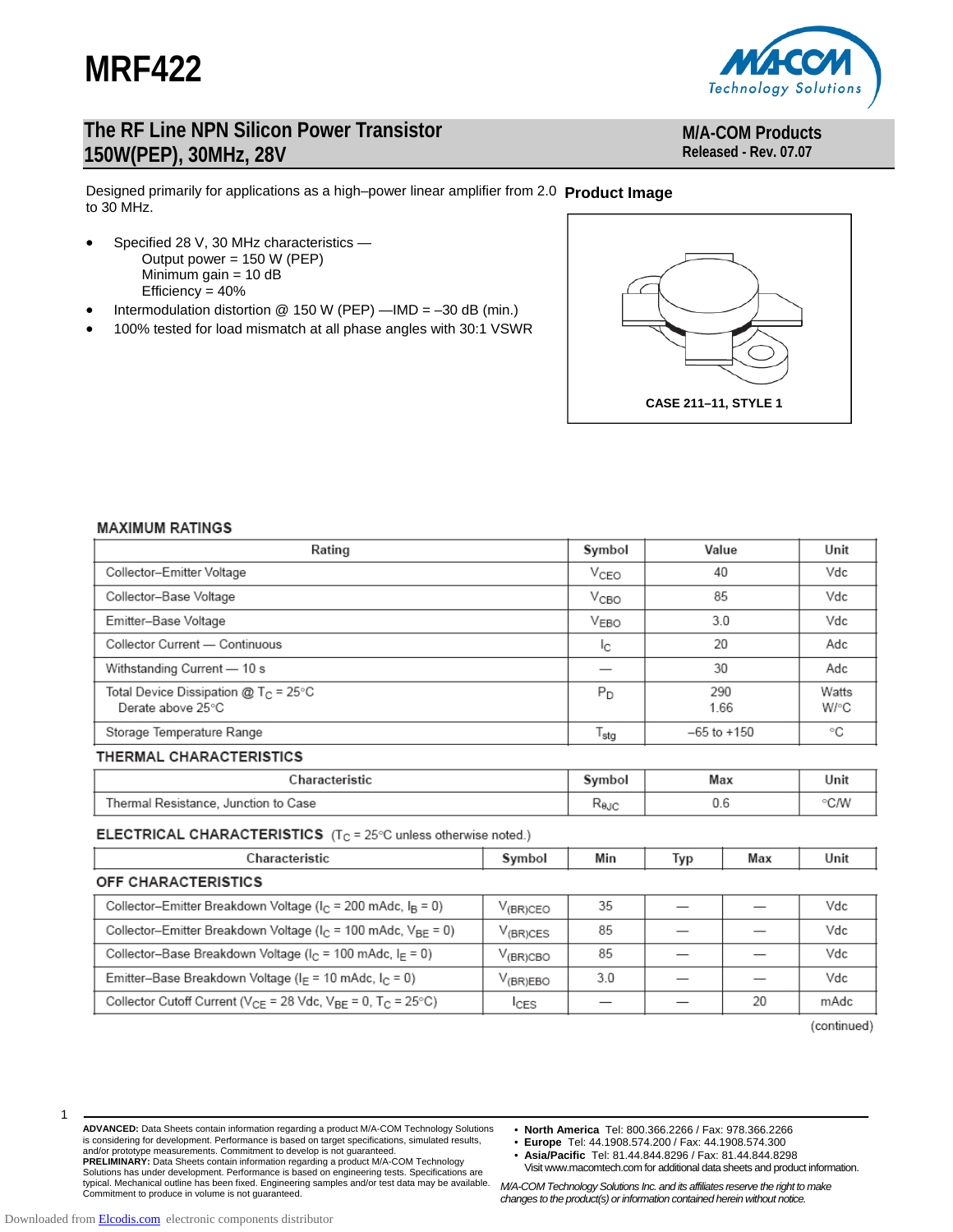



# **M/A-COM Products**

**Released - Rev. 07.07** 

### **ELECTRICAL CHARACTERISTICS — continued**  $(T_C = 25^\circ C$  unless otherwise noted.)

| Characteristic                                                                                                                                                  | Symbol           | Min | Typ   | Max   | Unit           |  |  |
|-----------------------------------------------------------------------------------------------------------------------------------------------------------------|------------------|-----|-------|-------|----------------|--|--|
| ON CHARACTERISTICS                                                                                                                                              |                  |     |       |       |                |  |  |
| DC Current Gain<br>$(I_C = 5.0$ Adc, $V_{CF} = 5.0$ Vdc)                                                                                                        | $h_{FE}$         | 15  | 30    | 120   |                |  |  |
| <b>DYNAMIC CHARACTERISTICS</b>                                                                                                                                  |                  |     |       |       |                |  |  |
| Output Capacitance<br>$(V_{CB} = 28$ Vdc, $I_F = 0$ , f = 1.0 MHz)                                                                                              | $C_{ob}$         |     | 420   |       | pF             |  |  |
| <b>FUNCTIONAL TESTS</b>                                                                                                                                         |                  |     |       |       |                |  |  |
| Common-Emitter Amplifier Power Gain<br>( $V_{CC}$ = 28 Vdc, P <sub>out</sub> = 150 W (PEP), $I_{C(max)}$ = 6.7 Adc,<br>$I_{CO}$ = 150 mAdc, f = 30, 30.001 MHz) | G <sub>PE</sub>  | 10  | 13    |       | dB             |  |  |
| Collector Efficiency<br>( $V_{CC}$ = 28 Vdc, P <sub>out</sub> = 150 W (PEP), $I_{C(max)}$ = 6.7 Adc,<br>$I_{\text{CQ}}$ = 150 mAdc, f = 30, 30.001 MHz)         | n                |     | 45    |       | $\%$           |  |  |
| Intermodulation Distortion (1)<br>( $V_{CE}$ = 28 Vdc, $P_{out}$ = 150 W (PEP), $I_C$ = 6.7 Adc,<br>$I_{CO}$ = 150 mAdc, f = 30, 30.001 MHz)                    | IMD              |     | $-33$ | $-30$ | dB             |  |  |
| Output Power<br>$(V_{CF} = 28$ Vdc, $f = 30$ MHz)                                                                                                               | $P_{\text{out}}$ | 150 |       |       | Watts<br>(PEP) |  |  |

NOTE:

1. To Mil-Std-1311 Version A, Test Method 2204, Two Tone, Reference each Tone.

 $\mathfrak{p}$ 

- **North America** Tel: 800.366.2266 / Fax: 978.366.2266
- **Europe** Tel: 44.1908.574.200 / Fax: 44.1908.574.300
- **Asia/Pacific** Tel: 81.44.844.8296 / Fax: 81.44.844.8298 Visit www.macomtech.com for additional data sheets and product information.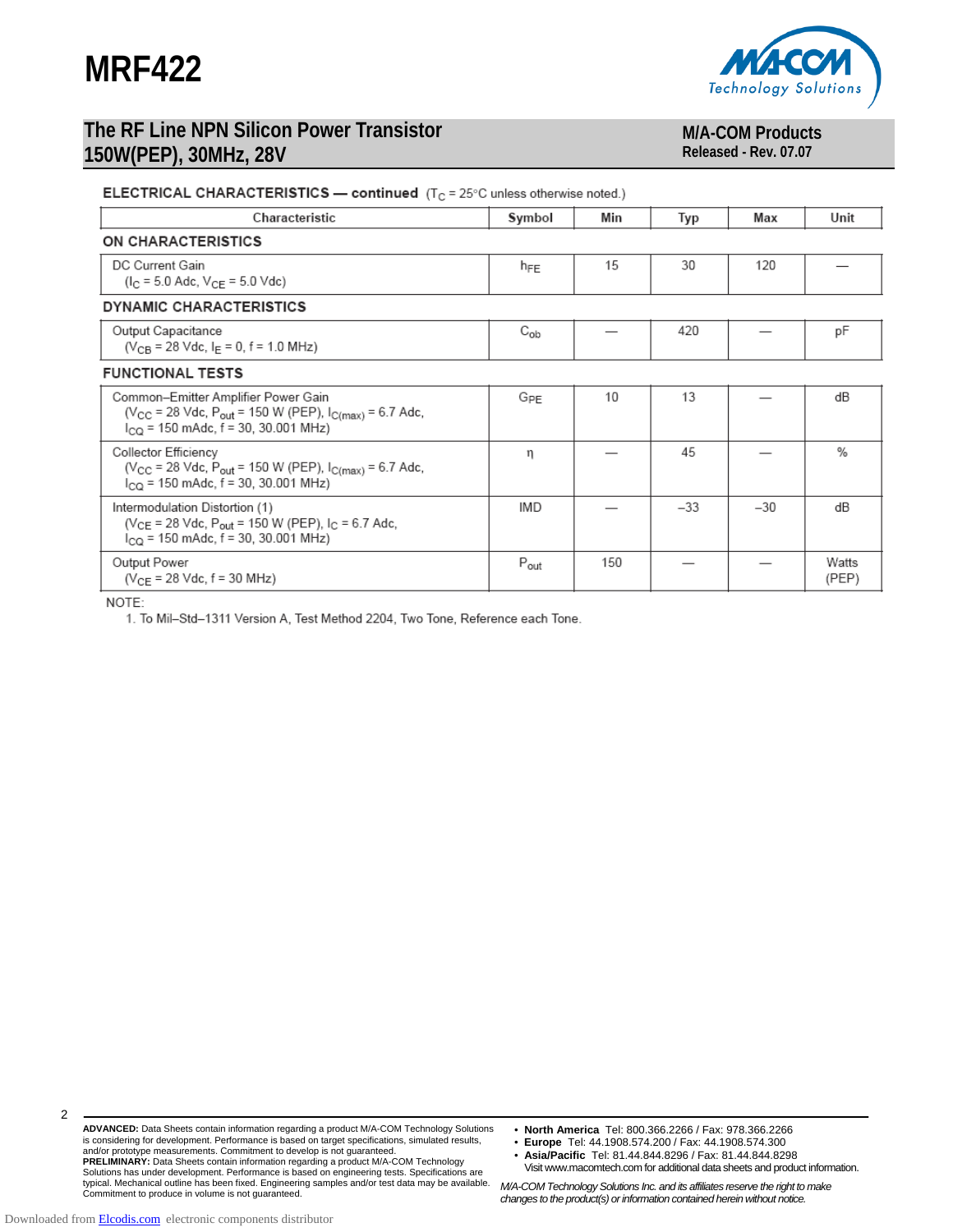

### **M/A-COM Products Released - Rev. 07.07**



- 
- C7 MALLORY 500 µF, 15 V Electrolytic
- C9 UNDERWOOD 1000 pF, 350 V
- C10 10 µF, 50 V Electrolytic
- R1 10  $\Omega$ , 25 Watt Wire Wound
- R2 10  $\Omega$ , 1.0 Watt Carbon

CR1 - 1N4997

- 
- L4 5 Turns, 1/8" Copper Tubing
- L5-10 Ferrite Beads-FERROXCUBE #56-590-65/3B



- **North America** Tel: 800.366.2266 / Fax: 978.366.2266
- **Europe** Tel: 44.1908.574.200 / Fax: 44.1908.574.300
- **Asia/Pacific** Tel: 81.44.844.8296 / Fax: 81.44.844.8298 Visit www.macomtech.com for additional data sheets and product information.

*M/A-COM Technology Solutions Inc. and its affiliates reserve the right to make changes to the product(s) or information contained herein without notice.* 

3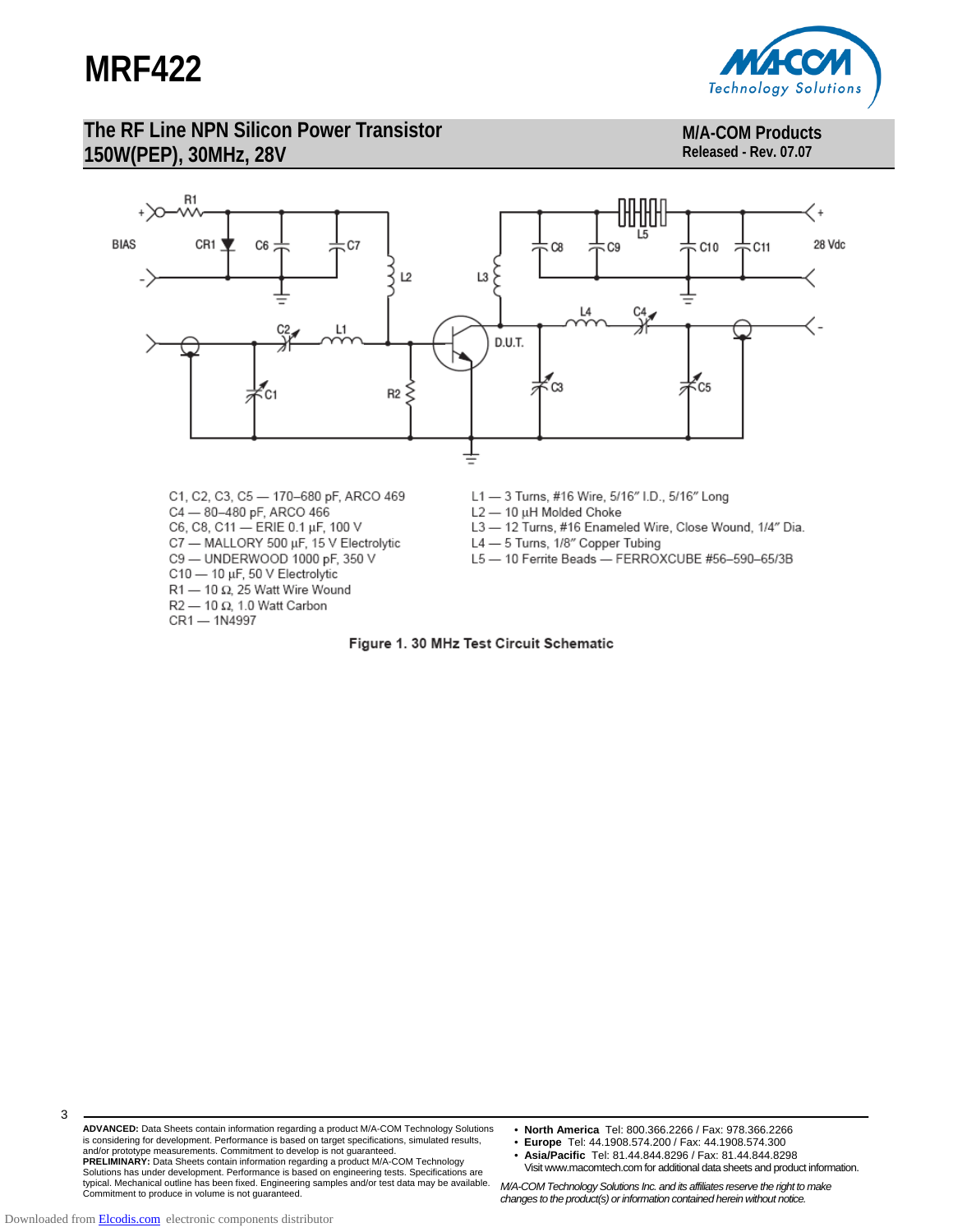

#### **M/A-COM Products Released - Rev. 07.07**



Figure 2. Output Power versus Input Power

**Supply Voltage** 

Figure 3. Power Gain versus Frequency



versus Output Power

**ADVANCED:** Data Sheets contain information regarding a product M/A-COM Technology Solutions is considering for development. Performance is based on target specifications, simulated results, and/or prototype measurements. Commitment to develop is not guaranteed. **PRELIMINARY:** Data Sheets contain information regarding a product M/A-COM Technology Solutions has under development. Performance is based on engineering tests. Specifications are<br>typical. Mechanical outline has been fixed. Engineering samples and/or test data may be available.<br>Commitment to produce in vol

- **North America** Tel: 800.366.2266 / Fax: 978.366.2266
- **Europe** Tel: 44.1908.574.200 / Fax: 44.1908.574.300
- **Asia/Pacific** Tel: 81.44.844.8296 / Fax: 81.44.844.8298 Visit www.macomtech.com for additional data sheets and product information.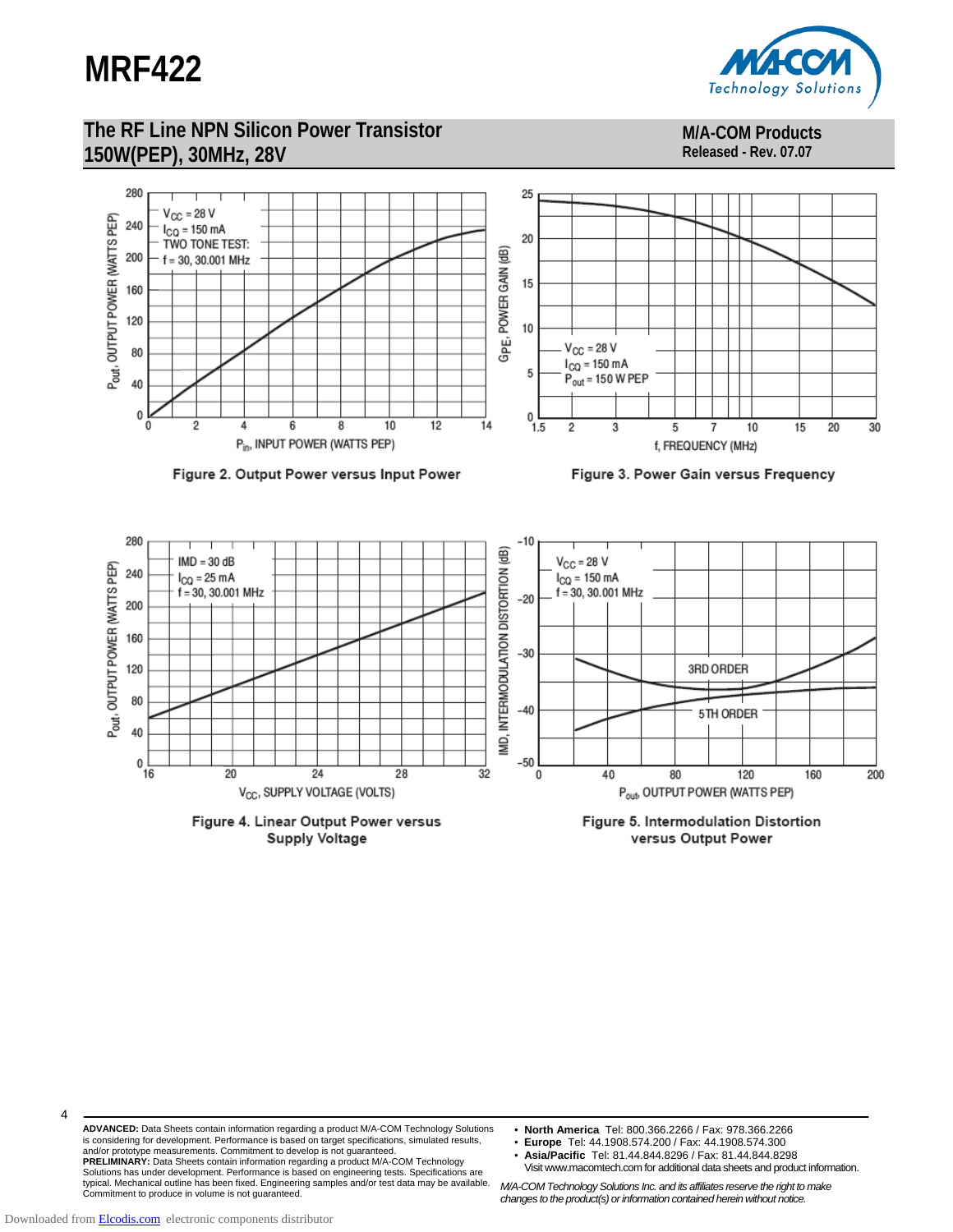

**M/A-COM Products Released - Rev. 07.07** 



5

**ADVANCED:** Data Sheets contain information regarding a product M/A-COM Technology Solutions is considering for development. Performance is based on target specifications, simulated results, and/or prototype measurements. Commitment to develop is not guaranteed. **PRELIMINARY:** Data Sheets contain information regarding a product M/A-COM Technology Solutions has under development. Performance is based on engineering tests. Specifications are<br>typical. Mechanical outline has been fixed. Engineering samples and/or test data may be available.<br>Commitment to produce in vol

- **North America** Tel: 800.366.2266 / Fax: 978.366.2266
- **Europe** Tel: 44.1908.574.200 / Fax: 44.1908.574.300
- **Asia/Pacific** Tel: 81.44.844.8296 / Fax: 81.44.844.8298 Visit www.macomtech.com for additional data sheets and product information.